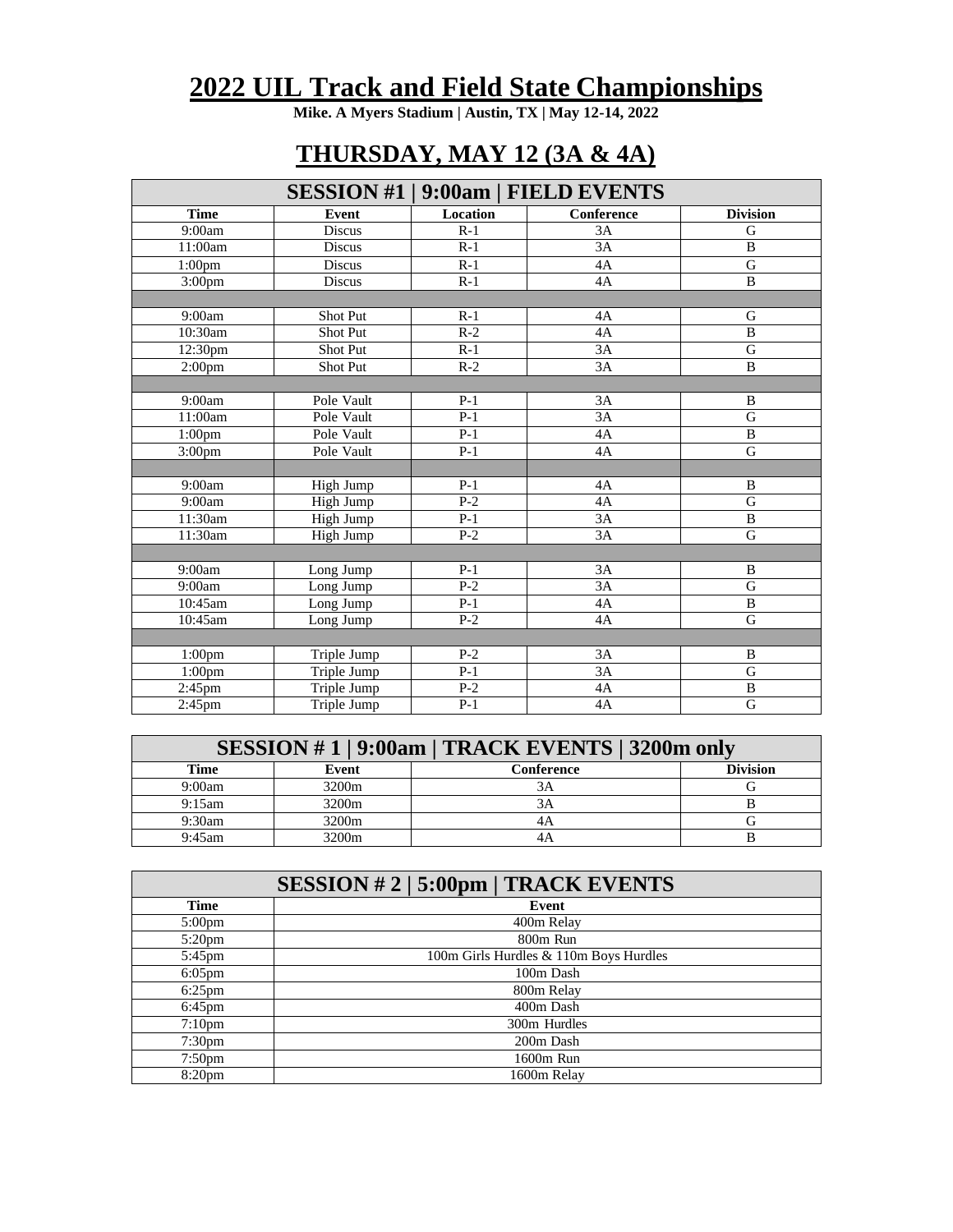## **FRIDAY, MAY 13, 2022 (2A, 5A & WC)**

|                    |                 |                  | <b>SESSION #3   9:00am   FIELD EVENTS</b> |                 |
|--------------------|-----------------|------------------|-------------------------------------------|-----------------|
| <b>Time</b>        | <b>Event</b>    | Location         | $\overline{\text{Conf}}$ erence           | <b>Division</b> |
| 9:00am             | Discus          | $R-1$            | 2A                                        | G               |
| 11:00am            | Discus          | $R-1$            | 2A                                        | $\overline{B}$  |
| 1:00 <sub>pm</sub> | Discus          | $R-1$            | 5A                                        | $\mathbf G$     |
| 3:00 <sub>pm</sub> | <b>Discus</b>   | $R-1$            | 5A                                        | $\mathbf{B}$    |
|                    |                 |                  |                                           |                 |
| 9:00am             | Shot Put        | $R-1$            | 5A                                        | G               |
| 10:30am            | <b>Shot Put</b> | $\overline{R-2}$ | 5A                                        | $\overline{B}$  |
| 12:30pm            | Shot Put        | $R-1$            | 2A                                        | $\overline{G}$  |
| 2:00 <sub>pm</sub> | Shot Put        | $R-2$            | 2A                                        | $\, {\bf B}$    |
| 12:30pm            | Shot Put        | $R-3$            | <b>WC</b>                                 | $\overline{B}$  |
| 2:30 <sub>pm</sub> | Shot Put        | $R-3$            | <b>WC</b>                                 | $\overline{G}$  |
|                    |                 |                  |                                           |                 |
| 9:00am             | Pole Vault      | $P-1$            | 2A                                        | $\mathbf B$     |
| 11:00am            | Pole Vault      | $P-1$            | 2A                                        | $\overline{G}$  |
| 1:00 <sub>pm</sub> | Pole Vault      | $P-1$            | 5A                                        | B               |
| 3:00pm             | Pole Vault      | $P-1$            | $5\overline{A}$                           | $\mathbf G$     |
|                    |                 |                  |                                           |                 |
| 9:00am             | High Jump       | $P-1$            | 5A                                        | B               |
| 9:00am             | High Jump       | $\overline{P-2}$ | 5A                                        | G               |
| 11:30am            | High Jump       | $P-1$            | 2A                                        | $\, {\bf B}$    |
| 11:30am            | High Jump       | $P-2$            | 2A                                        | G               |
|                    |                 |                  |                                           |                 |
| 9:00am             | Long Jump       | $P-1$            | 2A                                        | B               |
| 9:00am             | Long Jump       | $P-2$            | 2A                                        | G               |
| 10:45am            | Long Jump       | $P-1$            | 5A                                        | $\overline{B}$  |
| 10:45am            | Long Jump       | $P-2$            | $5\overline{A}$                           | $\mathbf G$     |
|                    |                 |                  |                                           |                 |
| 1:00 <sub>pm</sub> | Triple Jump     | $P-2$            | 2A                                        | B               |
| 1:00 <sub>pm</sub> | Triple Jump     | $P-1$            | 2A                                        | $\overline{G}$  |
| $2:45$ pm          | Triple Jump     | $P-2$            | 5A                                        | $\overline{B}$  |
| $2:45$ pm          | Triple Jump     | $P-1$            | $5\overline{A}$                           | G               |

| SESSION #3 9:00am   TRACK EVENTS   3200m only |                   |            |                 |
|-----------------------------------------------|-------------------|------------|-----------------|
| Time                                          | Event             | Conference | <b>Division</b> |
| 9:00am                                        | 3200 <sub>m</sub> |            |                 |
| 9:15am                                        | 3200 <sub>m</sub> | 2Α         |                 |
| 9:30am                                        | 3200 <sub>m</sub> | 5Α         |                 |
| 9:45am                                        | 3200 <sub>m</sub> |            |                 |

| <b>SESSION #4   5:00pm   TRACK EVENTS</b> |                                        |  |
|-------------------------------------------|----------------------------------------|--|
| Time                                      | Event                                  |  |
| $5:00 \text{pm}$                          | 400m Relay                             |  |
| $5:20$ pm                                 | 800m Run                               |  |
| 5:45pm                                    | 100m Girls Hurdles & 110m Boys Hurdles |  |
| $6:05$ pm                                 | 100m Dash                              |  |
| $6:25$ pm                                 | 100m Wheelchair                        |  |
| $6:40 \text{pm}$                          | 800m Relay                             |  |
| $7:00 \text{pm}$                          | 400m Dash                              |  |
| $7:20$ pm                                 | 400m Wheelchair                        |  |
| $7:35$ pm                                 | 300m Hurdles                           |  |
| $7:55$ pm                                 | 200m Dash                              |  |
| $8:15$ pm                                 | 1600m Run                              |  |
| 8:45 <sub>pm</sub>                        | 1600m Relay                            |  |